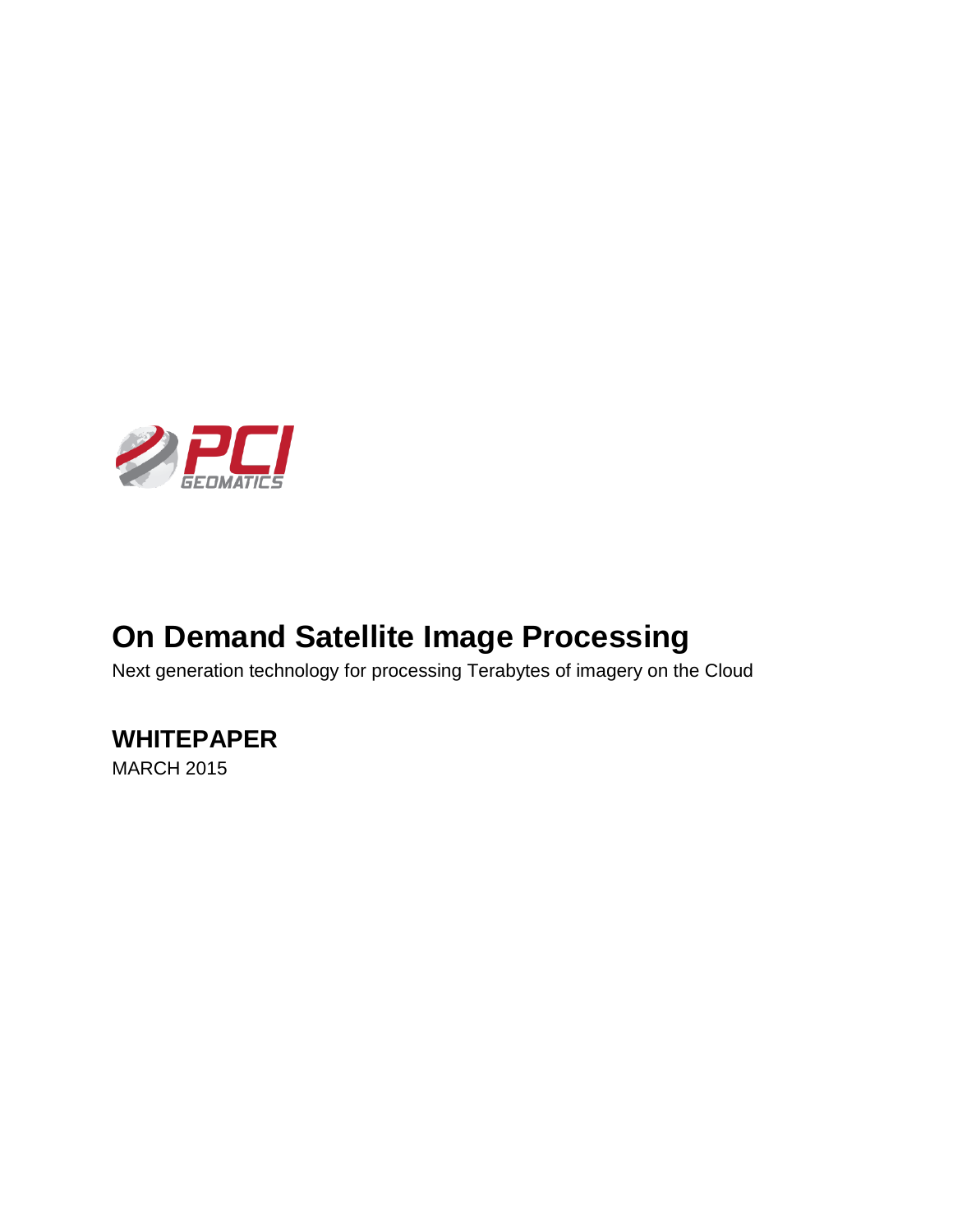#### **Introduction**

Profound changes are happening with computing hardware and software. Rather than making single CPU's run faster manufacturers are moving to multi-core systems – cheap systems with 16 cores are now available for example. In addition Graphics Processing Units (GPU's based on processors used in graphics cards) offer the potential of teraflops of processing power for the cost of a video card. I/O bottlenecks are also being addressed via the emergence of Solid State Disk drives (SSD's) and fast networks (e.g., infiniband). 64 bit operating systems can take advantage of 100's of GBytes of RAM and standardized open standards for accessing multicore CPU's and GPU are emerging.

Taken together, these emerging hardware capabilities - if properly integrated and used - can cope with the flood of image data expected from the new Earth Observation satellites by operating hundreds of times faster than the current traditional CPU desktop systems.

In addition new computational environments are also emerging – cloud computing which promises to provide vast computational resources on demand. Many corporations are moving to such environments to better share resources between compute intensive applications, to provide for surges in demand and reduce overall cost of ownership. Over time larger customers will demand applications running in these environments.

#### **General Description**

PCI Geomatics is at the forefront of one of the most challenging applications of Cloud Computing: high volume processing of Earth Observation imagery. To play a significant role in the emerging high speed computing industry as it relates to imagery, PCI has invested significantly in developing technology that is innovative, nimble, portable, scalable, automated, and most of all optimized for high speed performance.

PCI Geomatics has extensive background technology in Earth Observation processing – including geometric/ortho correction, mosaicking, atmospheric correction, image analysis and radar analysis. More than 550 algorithm modules have been implemented over the course of the company's history. Starting in 2007, PCI made strategic investments in its infrastructure, developing and implementing parallel processing, multi CPU/GPU optimized code, which can be monitored and balanced for optimal processing. The GeoImaging Accelerator (GXL) includes many benefits, including the fact that the technology has been designed to scale a system up or down, depending on throughput requirements. With the costs of hardware trending downwards, this means lower costs to deploy highly productive processing centres.

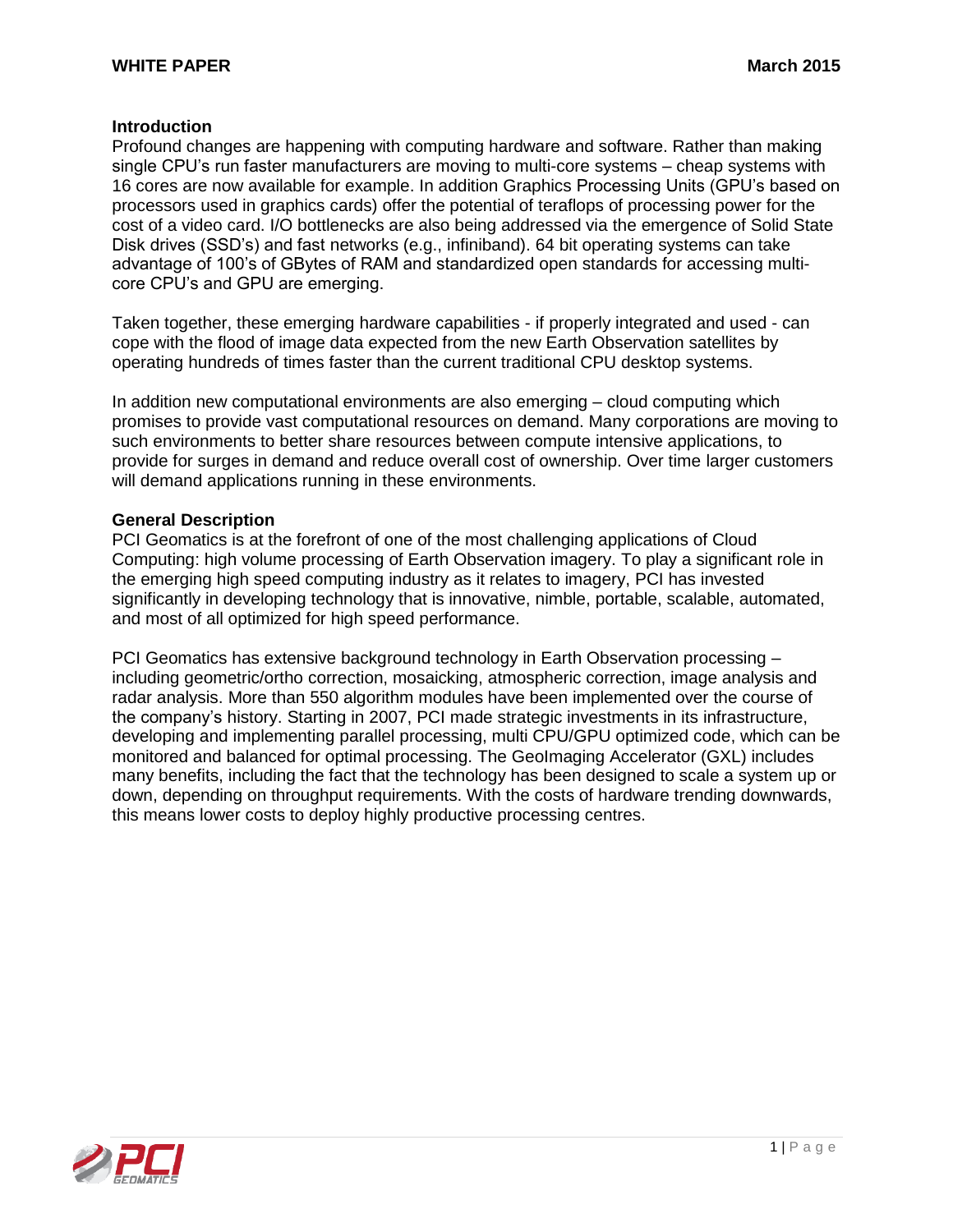#### **Cloud Computing Features**

Some of the features of Cloud computing are listed below – their validity or specific challenges that apply to the Earth Observation industry are discussed.

| <b>Cloud Computing Features</b> | <b>Benefit/Challenge</b>                                        |
|---------------------------------|-----------------------------------------------------------------|
| Reduced cost                    | <b>Benefit:</b> Optimize the costs by paying only for what an   |
|                                 | organization uses (Large capital expenses are not required,     |
|                                 | pay incrementally)                                              |
| Increased storage               | <b>Challenge:</b> Transferring large amounts of imagery is time |
|                                 | consuming and costly. I/O is a specific issue that is more      |
|                                 | challenging to EO industry.                                     |
| Highly automated                | Benefit: Software can be maintained automatically. Cloud        |
|                                 | services include guaranteed machine up times and                |
|                                 | redundancy.                                                     |
| Flexibility                     | <b>Benefit:</b> Ability to add/remove computing resources as    |
|                                 | required, often automatically based on demand.                  |
| More mobility                   | Benefit: Simplified, easily accessible management               |
|                                 | consoles that can be managed/viewed from anywhere.              |
| Allows IT to shift focus        | Benefit: No longer having to worry about constant server        |
|                                 | updates and other computing issues - IT can focus on            |
|                                 | innovation.                                                     |

As you can see above, one of the main challenges for the Earth Observation sector is to deploy technology on the cloud that is not hindered by data Input/Output (I/O). For smaller e-commerce transaction types (eBay, Google Mail, PayPal, etc…), transfer of large amounts of data is less of a challenge, as compared to processing Earth Observation Imagery. I/O issues are a key issue in multiple levels for Cloud based processing, including the initial transfer of data to the Cloud (EO Imagery is very big – a typical high resolution image (2 m multi-spectral + 50 cm panchromatic) can be very large – from 1-5 gigabytes depending on the number /types of bands included in the dataset.

During processing, I/O operations of imagery based content presents challenges, as software was not designed to read in data efficiently into the increasingly large banks of memory available – many operations in the software we designed to work on desktop processing systems, which traditionally were limited in terms of the available memory – therefore it was more efficient to implement multiple read/write operations within algorithms – this type of implementation is not well suited for the Cloud, and PCI has re-written much of its code to ensure optimization based newer Cloud based systems architectures.

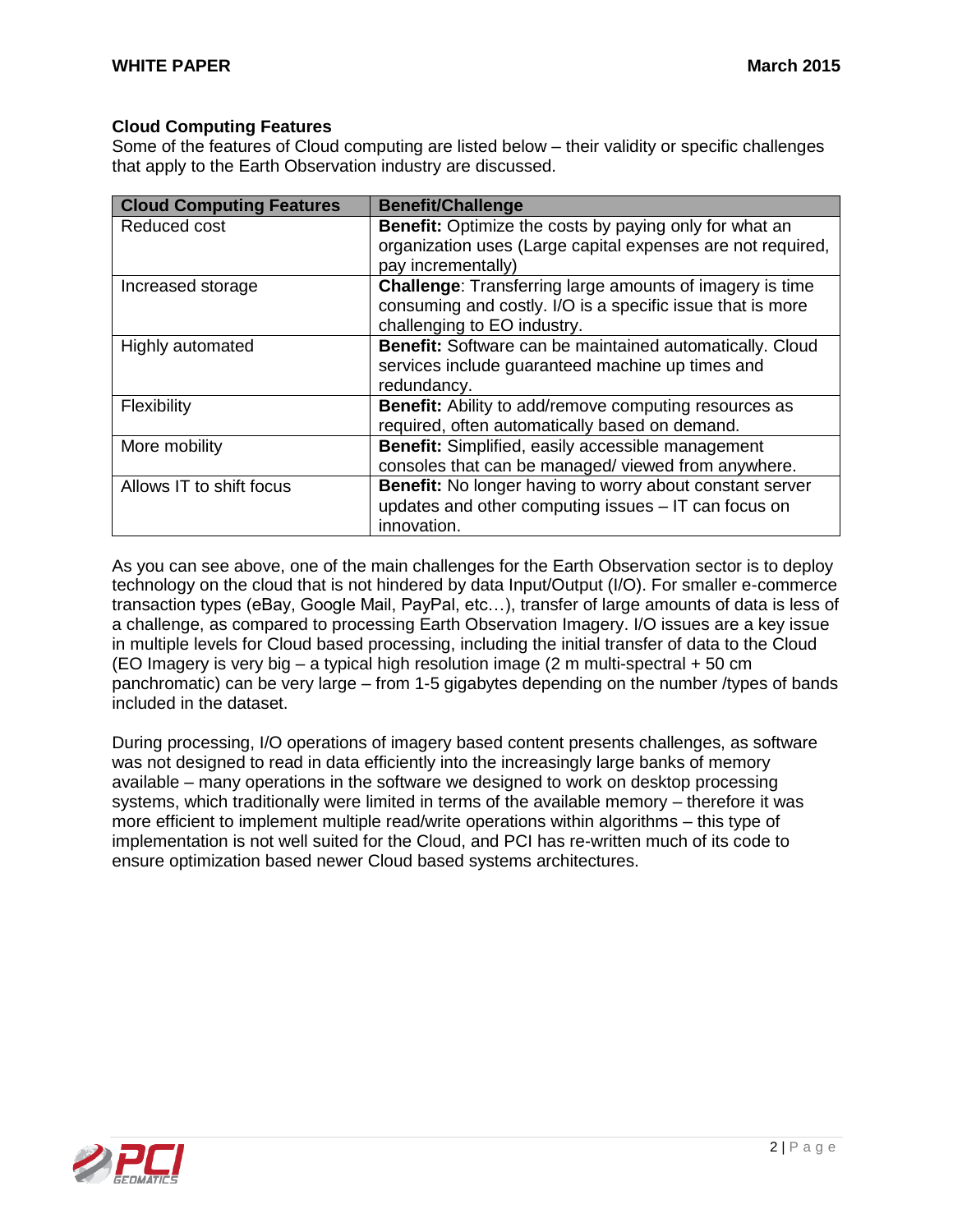

#### **Figure 1: Cloud Computing**

Basic definition: having access to all your applications and data from any network device

#### **System Deployment**

The GXL system can be deployed on the Cloud much in the same way a non-cloud based GXL system. The main difference is that there is no need to purchase any physical hardware in order to configure a GXL system that can achieve the stated throughput requirements. PCI's non-Cloud based GXL systems are typically deployed on desktop or rack mounted systems, which include a certain set of hardware specifications, including (PCI would specify which hardware to purchase):

- CPU / GPU
- RAM
- Disk Storage
- UPS
- File Server
- Network Switch
- Operating System

With Cloud based system deployment, the customer does not need to purchase any hardware, since it is provided through the Cloud Processing Services. Cloud computing *instances* can be created through a web console as required, and allocated to the GXL system to add/remove processing node capability. This provides unparalleled scalability and dramatically reduces the lead time for system implementation – instances can be added or removed within seconds / minutes, where non-GXL systems would require purchasing / shipping / installing / configuring specific hardware.

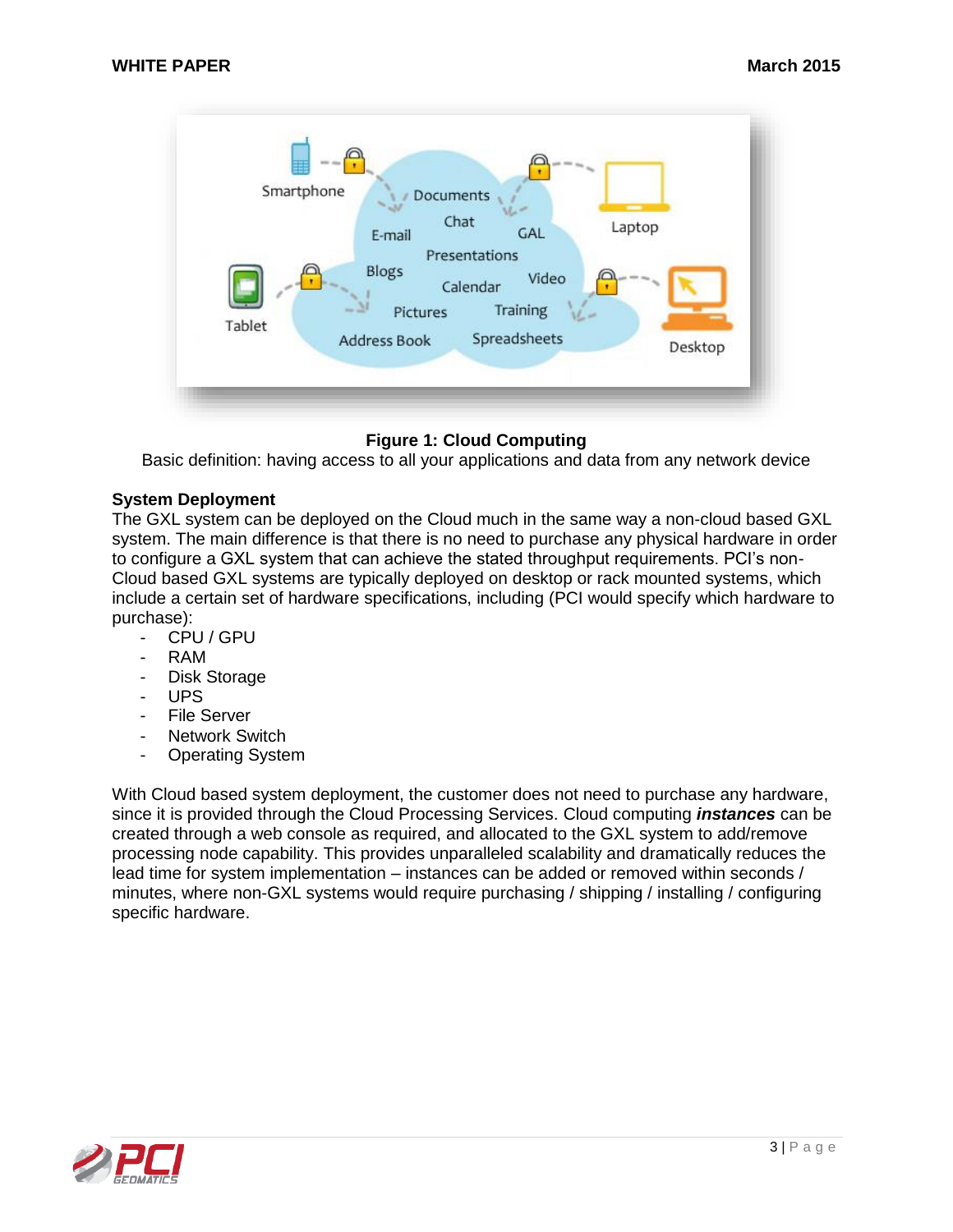#### **Case Study: Large volume processing on the Cloud**

PCI Geomatics has successfully deployed its GXL System to the Amazon Cloud to process large volumes of imagery for one of its customers. The following terminology is key to understanding the GXL Cloud system and how it is deployed to the Amazon Cloud.

| Gluster:                 | Main Data Repository (where data is stored, accessed by GXL system)                                                                                                              |
|--------------------------|----------------------------------------------------------------------------------------------------------------------------------------------------------------------------------|
| <b>License Server:</b>   | Central node which contains all s/w licenses, dbase for GXL, QA tools                                                                                                            |
| <b>Processing Nodes:</b> | Cloud based instances (virtual machines) that get allocated for<br>processing, on demand                                                                                         |
| AMI:                     | Amazon Machine Image (preconfigured machine configuration to be used<br>when adding new instances                                                                                |
| S3:                      | Amazon Simple Storage Service – used for data storage (in the case of<br>GXL, Gluster is the preferred method over S3 for data storage, due to<br>more efficient handling of I/O |
| $EC2$ :                  | Elastic Computing – management console within Amazon Cloud Services<br>for adding/removing computing resources                                                                   |
| Instance:                | A virtual machine - Amazon provides standard configurations that range<br>in processing capability (i.e. Micro, Small, Large, Extra Large)                                       |

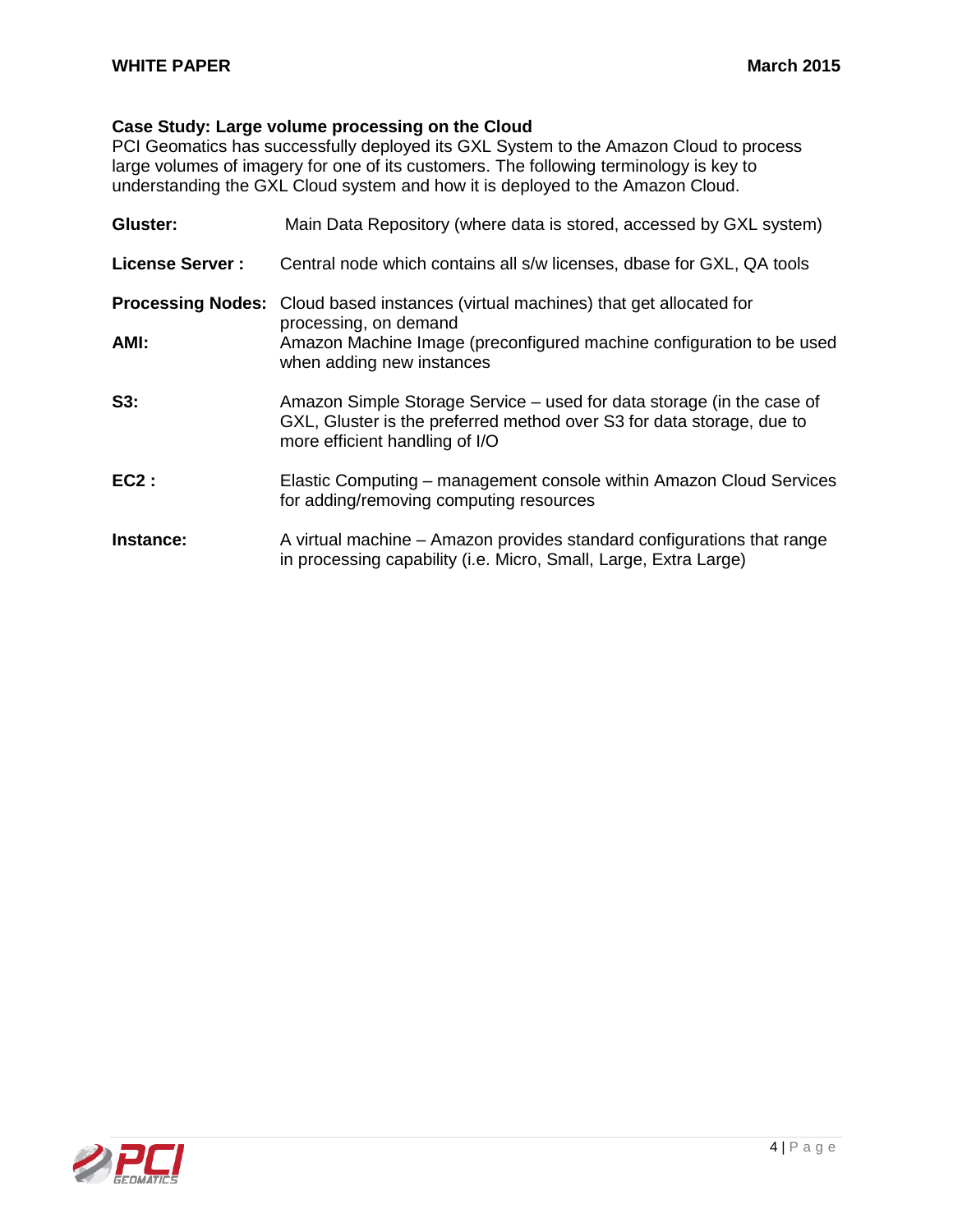

# Public Cloud



**Figure 2: Amazon Cloud Based System Architecture** Similar to GXL Cloud based configuration

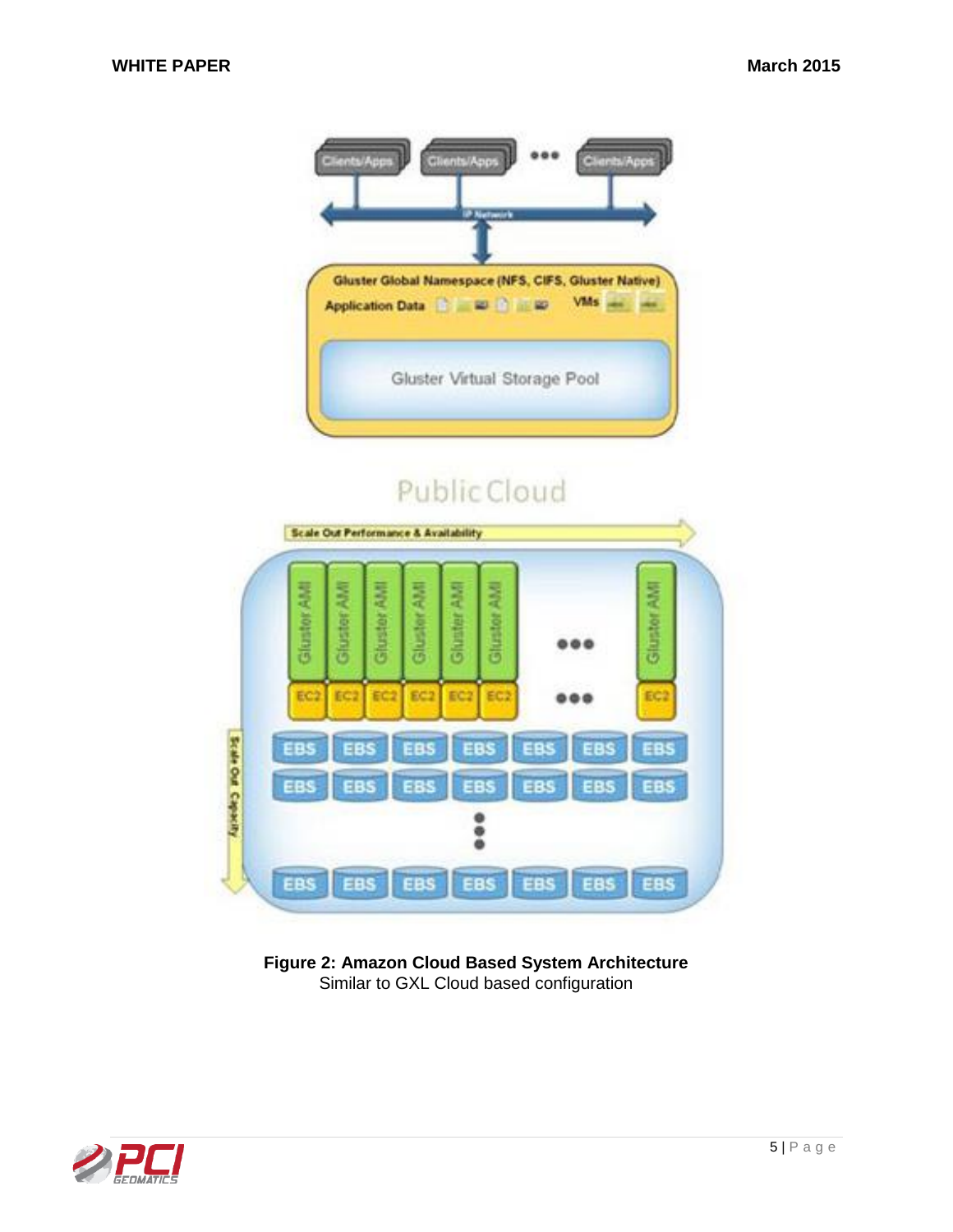Once initial setup was completed, the management and use of the GXL Cloud system is very similar to the non-Cloud based GXL system, with a few exceptions. Below are a series of screen shots showing the Amazon based GXL Cloud system.

| <b>Amazon Web Services Sign In</b>                                                                                               |  |
|----------------------------------------------------------------------------------------------------------------------------------|--|
| Please enter the AWS Identity & Access Management (IAM) User name and password assigned by your system administrator to sign in. |  |
|                                                                                                                                  |  |
| <b>AWS Account:</b>                                                                                                              |  |
| User Name: PCI                                                                                                                   |  |
| Password: <i>executed</i>                                                                                                        |  |
| Sign in using our secure server                                                                                                  |  |
| Please contact your system administrator if<br>you have forgotten your user credentials.                                         |  |
| Sign in using AWS Account credentials                                                                                            |  |
|                                                                                                                                  |  |
| Terms of Use Privacy Policy @ 1996-2010, Amazon.com, Inc. or its affiliates.                                                     |  |
| An amazon.com company                                                                                                            |  |

#### **Figure 3: Login into Amazon Console**

Accessible from any computer/device connected to the Internet

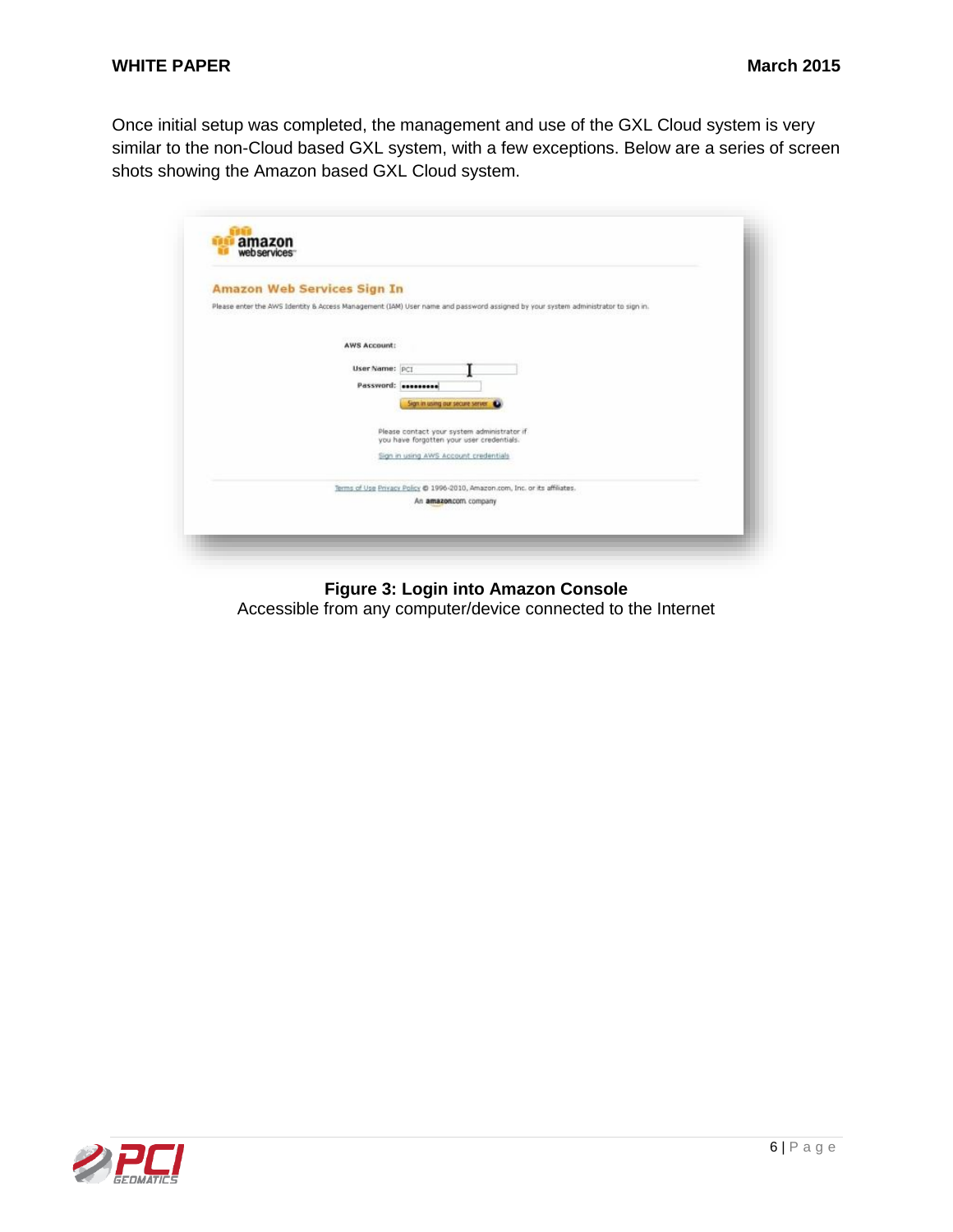|                                           | 1 Turnoon com https://console.saes.amazon.com/ec2/home?region=us-east-1#selectInstance=6launchAme=betances |                          |                    |                  |                           |                         |                  |                 |                |                         | ☆ - C N - Google                                                                                                                                       | 月青                                            |
|-------------------------------------------|------------------------------------------------------------------------------------------------------------|--------------------------|--------------------|------------------|---------------------------|-------------------------|------------------|-----------------|----------------|-------------------------|--------------------------------------------------------------------------------------------------------------------------------------------------------|-----------------------------------------------|
| <b>bs</b> aws.amazon.com                  | AWS Products Developers Community Support Account                                                          |                          |                    |                  |                           |                         |                  |                 |                |                         |                                                                                                                                                        | Settings Sign Out                             |
|                                           |                                                                                                            |                          |                    |                  |                           |                         |                  |                 |                |                         |                                                                                                                                                        |                                               |
| Flastic Beanstalk \$3                     | EC2 VPC CloudWatch Elastic MapReduce CloudFront CloudFormation RDS SNS IAM                                 |                          |                    |                  | I Assumed Library Library |                         |                  |                 |                |                         |                                                                                                                                                        |                                               |
| <b>Navigation</b>                         | ly Instances                                                                                               |                          |                    |                  |                           |                         |                  |                 |                |                         |                                                                                                                                                        |                                               |
| Region:                                   | Launch Instance Instance Actions                                                                           |                          |                    |                  |                           |                         |                  |                 |                |                         |                                                                                                                                                        | Showhick 2 Retreak 19 Help                    |
| E US East (Vegina) -                      | Viewing: All Instances                                                                                     |                          | All Instance Types | $\omega_{\perp}$ |                           |                         |                  |                 |                |                         |                                                                                                                                                        | $ \ell  \leq 1$ to 34 of 34 Instances $>$ $>$ |
| > EC2 Dashboard                           | Name                                                                                                       | <b>Justance</b>          | AMI ID             | Root Device      | Type                      | <b>Status</b>           | Security Groups  | Key Pair Name   | Menitering     | Virtualization          | <b>Placement Group</b>                                                                                                                                 |                                               |
| INSTANCES                                 | D i-glu xl prod-1                                                                                          | $E = 1007a19a7$          | ami-0860661        | ebs              |                           | m1.xlarge a running     | Gluster, default | glustenam-east  | detailed       | paravirtual             |                                                                                                                                                        |                                               |
| > Instances<br>> Spot Requests            | Figlu at prod-2                                                                                            | $+c77a19a9$              | arri-08f50661      | ebs              | m1.xlarge                 | <b>O</b> running        | Gluster, default | glusteriam-east | detailed       | paravirtual             |                                                                                                                                                        |                                               |
| > Reserved Instances                      | El i-glu_sl_prod-3                                                                                         | $-67a19ab$               | am-0860661         | ebs.             | m1.xlarge                 | <b>O</b> running        | Gluster, default | glusteriam-east | detailed       | paravetual              |                                                                                                                                                        |                                               |
| IMAGES-                                   | D i-glu_vl_prod-4                                                                                          | $F27$ a19ad              | ami-08f60661       | ebs              | m1.xlarge                 | <b>O</b> running        | Gluster, default | glustenam-east  | detailed       | paravirtual             |                                                                                                                                                        |                                               |
| > AMIS                                    | D i-glu_xl_prod-5                                                                                          | $\frac{1}{2}$ i-c17a19af | ami-0860661        | obs              | m1.xlarge                 | <b>O</b> running        | Gluster, default | glusteriam-east | detailed       | paravirtual             |                                                                                                                                                        |                                               |
| <b>&gt; Bundle Tasks</b>                  | <b>PCI License Server</b>                                                                                  | F i-56b2d97              | ami-3u906853       | ebs              | m1.large                  | <b>D</b> running        | default          | PCI Test        | <b>B</b> basic | hwrn                    |                                                                                                                                                        |                                               |
| ELASTIC BLOCK STORE                       | <b>El Test Icense Server</b>                                                                               | E +9474694               | am-e254asBb        | ebs.             | t1.micro                  | <b>C</b> running        | default          | PCI Test        | basic          | hwm.                    |                                                                                                                                                        |                                               |
| > Volumes                                 | AGS Server1                                                                                                | <b>M</b> i61d9a80f       | any-82956deb       | obis             | m1.xlarge                 | <b>Committed</b>        | default          |                 | basic          | hvm                     |                                                                                                                                                        |                                               |
| > Snapshots                               | GXL_pnode                                                                                                  | <b>2 +95b6cbfb</b>       | ami-da21dBb3       | ebs              | m1.xlarge                 | <b>O</b> nunning        | default          | PCI_Test        | basic          | hwm                     |                                                                                                                                                        |                                               |
| NETWORKING & SECURITY                     | D GXL_pnode                                                                                                | B 1-29d1aa47             | ami-780'0f11       | ebs:             | m1 slarge                 | <b>D</b> running        | default          | PCI Test        | basic          | hvm.                    |                                                                                                                                                        |                                               |
| <b>Security Groups</b><br>Elastic IPs     | El GXL_pnode                                                                                               | 27dTaa49                 | ami-7870f11        | 005              | en1.xlarge                | <b>O</b> running        | default          | PCI Test        | basic          | hvrn                    |                                                                                                                                                        |                                               |
| > Placement Groups                        | E GXL pnode                                                                                                | is i-25diaa4b            | ami-789'0ff1       | $_{\text{obs}}$  | m1.xlarge                 | <b><i>C</i></b> running | default          | PCI Test        | basic          | hvm                     |                                                                                                                                                        |                                               |
| <b>EDad Balancers</b><br><b>Key Pairs</b> | El GXL_pnode                                                                                               | is i-23dlaa4d            | ami-78(70f11)      | ebs              | m1_xlarge                 | <b>O</b> running        | default          | PCI_Test        | basic          | hvm                     |                                                                                                                                                        |                                               |
|                                           | GXL_pnode                                                                                                  | $-121d1$ aa4f            | ami-78/70f11       | abs              | m1.xlarge                 | <b>O</b> running        | default          | PCI Test        | hasic          | hvm                     |                                                                                                                                                        |                                               |
|                                           | GXL pnode                                                                                                  | B +3fd1 aa61             | ami-780'0f11       | abs              | m1.xlarge                 | <b>O</b> running        | default          | PCI Test        | basic          | hvm                     |                                                                                                                                                        |                                               |
|                                           | GXL_pnode                                                                                                  | Education is             | ami-78670f11       | $_{\text{obs}}$  | m1.xlarge                 | <b><i>D</i></b> nunning | default          | PCI_Test        | basic          | hvm                     |                                                                                                                                                        |                                               |
|                                           | GXL pnode                                                                                                  | B i-3bd1aa55             | ami-7870f11        | ebs              | m1_xlarge                 | <b>D</b> nanning        | default          | PCI Test        | basic          | hvm                     |                                                                                                                                                        |                                               |
|                                           | GXL pnode                                                                                                  | 图 139d1aa57              | ami-780'0f11       | ebs              | mf.xlarge                 | numming<br>ø            | default          | PCI Test        | basic          | frvinn.                 |                                                                                                                                                        |                                               |
|                                           | GXL pnode                                                                                                  | 137 dT aa59              | ami-780'0f11       | ebs.             | mit xlarge                | <b>O</b> running        | default          | PCI Test        | basic          | <b>Fremm</b>            |                                                                                                                                                        |                                               |
|                                           | 1 EC2 Instance selected 8                                                                                  |                          |                    |                  |                           |                         |                  |                 |                |                         |                                                                                                                                                        |                                               |
|                                           | EC2 Instance: i-f95b2d97                                                                                   |                          |                    |                  |                           |                         |                  |                 |                |                         |                                                                                                                                                        |                                               |
|                                           |                                                                                                            |                          |                    |                  |                           |                         |                  |                 |                |                         |                                                                                                                                                        |                                               |
|                                           | Description Monitoring Tags                                                                                |                          |                    |                  |                           |                         |                  |                 |                |                         |                                                                                                                                                        |                                               |
|                                           | AMI:<br>GXLLicenseServer3une13 (ami-3a9D6953)                                                              |                          |                    |                  |                           |                         |                  | Zone:           |                | us-east-1a              |                                                                                                                                                        |                                               |
|                                           | Security Groups:<br>Status:                                                                                | default<br>running       |                    |                  |                           |                         |                  | Type:<br>Owner: |                | milarge<br>429055538416 |                                                                                                                                                        |                                               |
|                                           |                                                                                                            |                          |                    |                  |                           |                         |                  |                 |                |                         |                                                                                                                                                        |                                               |
|                                           |                                                                                                            |                          |                    |                  |                           |                         |                  |                 |                |                         | @ 2008 - 2011, Amazon Web Services LLC or its affiliates. All right reserved.   Feedback   Support   Privacy Policy   Terms of Use   An amazon.company |                                               |

#### **Figure 4: Amazon Management Console** Add/Remove instances, monitor usage

|                                                                                                        | https://console.avis.amazon.com/ec2/home?region=us-east-1#s=Instances |                           |                                |                                                                                                                              |                                                                                                                                                                                                                                                       |                       | ☆ - (e) M - 2000               | 户食                                |
|--------------------------------------------------------------------------------------------------------|-----------------------------------------------------------------------|---------------------------|--------------------------------|------------------------------------------------------------------------------------------------------------------------------|-------------------------------------------------------------------------------------------------------------------------------------------------------------------------------------------------------------------------------------------------------|-----------------------|--------------------------------|-----------------------------------|
| <b>SE SPERMATORCOM</b>                                                                                 | AWS Products Developers Community Support Account                     |                           |                                |                                                                                                                              |                                                                                                                                                                                                                                                       |                       |                                | <b>Settings</b> Sign Out          |
|                                                                                                        |                                                                       |                           |                                |                                                                                                                              |                                                                                                                                                                                                                                                       |                       |                                |                                   |
|                                                                                                        |                                                                       |                           |                                | Elestic Beaustalk 53 EC2 VPC CloudWatch Elestic Hapfieduce CloudFront CloudFormation RDS 5NS 1AM                             |                                                                                                                                                                                                                                                       |                       |                                |                                   |
|                                                                                                        | <b>V trent and in</b>                                                 |                           |                                |                                                                                                                              |                                                                                                                                                                                                                                                       |                       |                                |                                   |
| <b>Region:</b>                                                                                         | US Lieunch Instance / Instance Aidsms   =                             |                           |                                |                                                                                                                              |                                                                                                                                                                                                                                                       |                       |                                | D ShowHole C Remember 19 Help     |
| 距<br>US Earl (Virginia)                                                                                | Weekligs: All Instances                                               |                           | <b>Mill All Instance Types</b> |                                                                                                                              |                                                                                                                                                                                                                                                       |                       |                                | IC C 1 to 24 of 34 Instances 3 30 |
| - LC2 Dashboard                                                                                        | <b>Tiame</b>                                                          | <b>Imtanza</b>            | <b>AMERO</b>                   | Rout Daytes<br><b>Typon</b><br><b>Statist</b>                                                                                | Security Groups Key Pair Hame:                                                                                                                                                                                                                        | <b>Manitoring</b>     | Virtualization Placement-Genup |                                   |
| <b>INITIANCES</b>                                                                                      | El volu si prod-&                                                     | Fe37A19ad                 | ать 09/90/661                  | <b>Abs:</b><br>missiange of running                                                                                          | Gluster, default<br>glustensm-east                                                                                                                                                                                                                    | detailed<br>manantual |                                |                                   |
| a Tinchancas.                                                                                          | Ell i-glu vi prod-S                                                   | all Let7at9at             | mmO2500                        | Console Connect - Remote Desktop Connection                                                                                  |                                                                                                                                                                                                                                                       | Cancel K              |                                |                                   |
| <b>I Spot Requests</b><br>Reserved Instances                                                           | <b>PCI License Sarver</b>                                             | <b>ALL ANSIQUEST</b>      | ami-3a9068                     |                                                                                                                              |                                                                                                                                                                                                                                                       |                       |                                |                                   |
|                                                                                                        | El Test Formse Server                                                 | <b>请 +0d7a69d</b>         | ami 6254 sal                   | Instance: i-f95b2d97                                                                                                         |                                                                                                                                                                                                                                                       |                       |                                |                                   |
| <b>UMAGES</b><br>AMIS                                                                                  | El AGS Server1                                                        | <b>URABITATION</b>        | ami-E2956d                     |                                                                                                                              | Use Remote Desktop Connection software to connect to your instance. Remote Desktop Connection is                                                                                                                                                      |                       |                                |                                   |
| <b>Bundle Tasks</b>                                                                                    | <b>El GXL</b> prode                                                   | Life +95bGchft            | ami da21dB                     | pre-installed on most Windows operating systems.                                                                             |                                                                                                                                                                                                                                                       |                       |                                |                                   |
| <b>ELASTEC SLOCK STORE</b>                                                                             | $\Box$ GXL phode                                                      | 1 - 129d1 us47            | ami-7807011                    |                                                                                                                              | To access your instance using Remote Desktop Connection you can follow one of these two options:                                                                                                                                                      |                       |                                |                                   |
| <b>Volumes</b>                                                                                         | <b>CXL</b> anothe                                                     | S-127dlast9               | ami-7697011                    | <b>CPTION 1: Shortcut File</b>                                                                                               | OPTION 2: Step-by-Step Instructions                                                                                                                                                                                                                   |                       |                                |                                   |
| <b>Snapshots</b>                                                                                       | GXL prode                                                             | -25dTas4b                 | ami-789'0rt                    | Click the link below to download                                                                                             | 1. Open the Remote Desktop Connection client.                                                                                                                                                                                                         |                       |                                |                                   |
| <b>NETWORKING</b> & SECURITY                                                                           | El GXL-prode                                                          | UF +23tll said.           | smi-7800ft                     | the Remote Desktop config file                                                                                               | a. On Windows XP, go to Start -> All Programs -> Accessories                                                                                                                                                                                          |                       |                                |                                   |
| <b>Security Groups</b><br>Elastic IPs<br><b>Placement Groups</b><br><b>Load Balancers</b><br>Key Poirs | <b>ET GXL</b> pnode                                                   | 1st +21dlas4f             | am+70070f1                     | which you can either open to<br>connect to your instance or save<br>to your desktop as shortcut.<br>C Download shortcut file | -> Communications -> Remote Desktop Connection.                                                                                                                                                                                                       |                       |                                |                                   |
|                                                                                                        | E GXL phode                                                           | B. L361au51               | smi-78000                      |                                                                                                                              | b. On Windows Vista, go to Start -> All Programs -><br>Accessories -> Remote Desktop Connection.                                                                                                                                                      |                       |                                |                                   |
|                                                                                                        | GXL pnode                                                             | (a) +3dd1au53 ami-78670rt |                                |                                                                                                                              |                                                                                                                                                                                                                                                       |                       |                                |                                   |
|                                                                                                        | E GXL pnode                                                           | Bastindian                | ami-76f70rt                    |                                                                                                                              | 2. Connect to your instance using its public DNS<br>[ec2-50-19-229-225.compute-1.amazonaws.com].                                                                                                                                                      |                       |                                |                                   |
|                                                                                                        | El GXL_pnode                                                          | Sei 139d tau57            | ami-76070f1                    |                                                                                                                              |                                                                                                                                                                                                                                                       |                       |                                |                                   |
|                                                                                                        | El GXL pnode                                                          | GF +37dTaa59              | am-7007011                     |                                                                                                                              | Note: To access this instance remotely, you will need your Windows Administrator password. A default password was created<br>when the instance was launched and is available encrypted in the system log. You can access and decrypt this password by |                       |                                |                                   |
|                                                                                                        | <b>ET GXL</b> prode                                                   | GeathRE-                  | ami-7607011                    |                                                                                                                              | using the "Get Windows Password" tool, which is available via right-click or under the "Instance Actions" button.                                                                                                                                     |                       |                                |                                   |
|                                                                                                        | <b>D</b> GXL pnode                                                    | 14 33dtas5d               | ami-780'0rl                    |                                                                                                                              | Cidse:                                                                                                                                                                                                                                                |                       |                                |                                   |
|                                                                                                        | E GXL snode                                                           | Beathlife &               | ami-7870ff                     |                                                                                                                              |                                                                                                                                                                                                                                                       |                       |                                |                                   |
|                                                                                                        | <b>PELLING</b>                                                        | <b>TRANSMAN</b>           |                                |                                                                                                                              |                                                                                                                                                                                                                                                       |                       |                                |                                   |
|                                                                                                        | 1 EE2 Instance selected.                                              |                           |                                |                                                                                                                              |                                                                                                                                                                                                                                                       |                       |                                |                                   |
|                                                                                                        | EC2 Instance: - 19562097                                              |                           |                                |                                                                                                                              |                                                                                                                                                                                                                                                       |                       |                                |                                   |
|                                                                                                        | Description Monitoring Tags                                           |                           |                                |                                                                                                                              |                                                                                                                                                                                                                                                       |                       |                                |                                   |
|                                                                                                        | AME:                                                                  |                           |                                | GXLLcenceServerJune13 (anv-3a906853)                                                                                         | Zonet                                                                                                                                                                                                                                                 | us-east-1a            |                                |                                   |
|                                                                                                        | Security Groups:                                                      | detault                   |                                |                                                                                                                              | <b>Type:</b>                                                                                                                                                                                                                                          | millarge              |                                |                                   |
|                                                                                                        | <b>Status:</b>                                                        | running                   |                                |                                                                                                                              | Owner:                                                                                                                                                                                                                                                | 420055538416          |                                |                                   |
|                                                                                                        |                                                                       |                           |                                |                                                                                                                              | Neps-Stonede.ave.amaze.com/ec2/_connectionwise/5dp.pp?NubEcrediama-ec2-5019-205-conpute-1.amazinams.com Storicitist LC on the affiliation. All right reserved. Reedback Tuppers Peters Peters Peter                                                   |                       | Terms of Use An amazon.company |                                   |

**Figure 5: Accessing GXL from Amazon Console** Direct IP address, or RDP session options are available

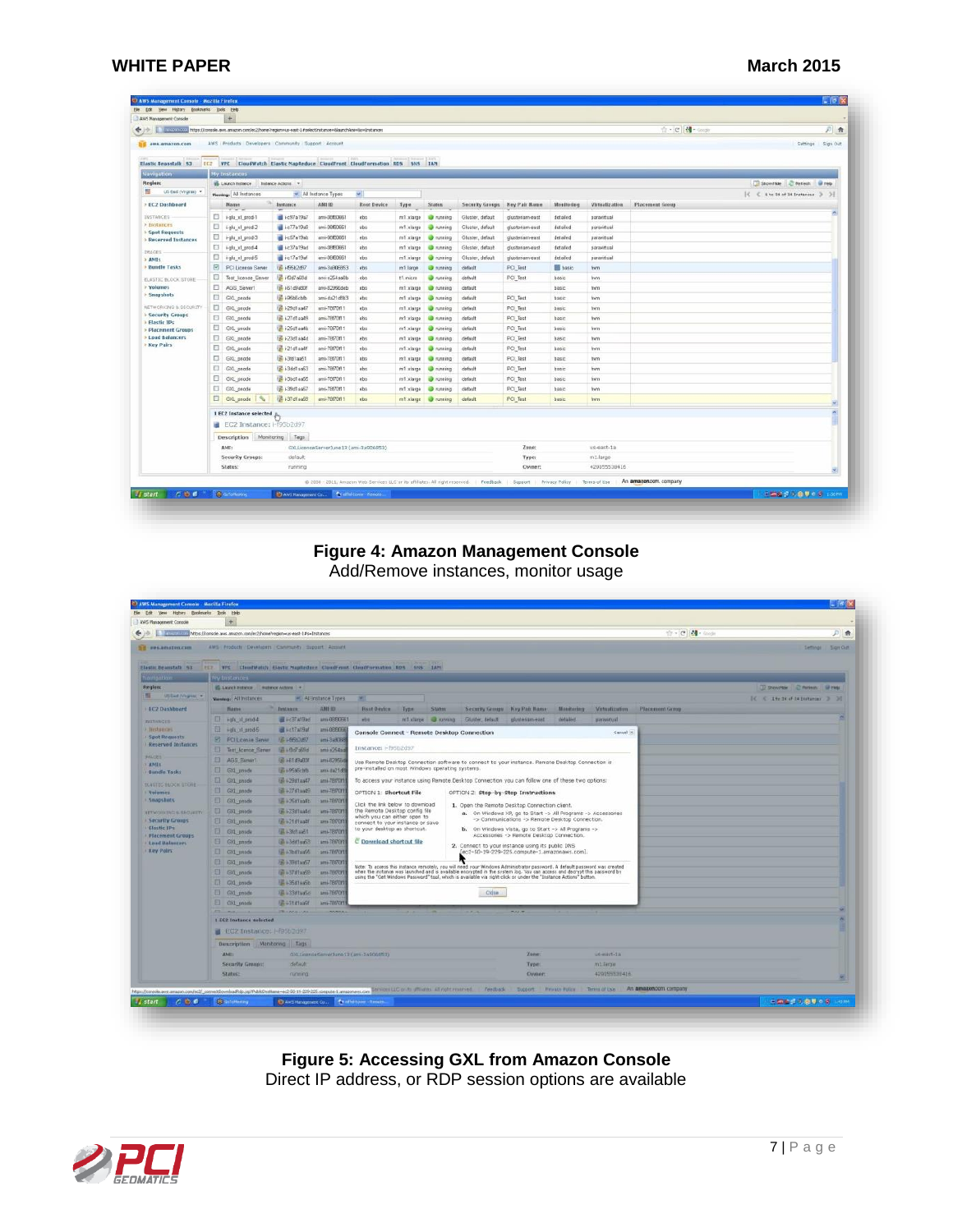#### **WHITE PAPER March 2015**

| (C) (C) = R Http://localhoid:1000/groodmin/ifogout                                                                              | $\rightarrow$ $\rightarrow$ $\times$ $\rightarrow$                                                                                                                                                                                                                            |
|---------------------------------------------------------------------------------------------------------------------------------|-------------------------------------------------------------------------------------------------------------------------------------------------------------------------------------------------------------------------------------------------------------------------------|
| Forcetos   Ca   Siggested Star - @ Institute Gallery +                                                                          |                                                                                                                                                                                                                                                                               |
| JPS Administrator                                                                                                               | $\overline{f_{\mathbf{Q}}}$ + $\overline{f_{\mathbf{Q}}}$ + $\overline{f_{\mathbf{Q}}}$ + $\overline{f_{\mathbf{Q}}}$ + $\overline{f_{\mathbf{Q}}}$ + $\overline{f_{\mathbf{Q}}}$ + $\overline{f_{\mathbf{Q}}}$ + $\overline{f_{\mathbf{Q}}}$ + $\overline{f_{\mathbf{Q}}}$ + |
| If Intranet settings are now turned off by default. Intranet settings are less secure than Internet settings. Click for options |                                                                                                                                                                                                                                                                               |
| Job Processing System<br>Home Submit Job Maintenance Footprint Help<br><b><i><u>Innimation</u></i></b>                          |                                                                                                                                                                                                                                                                               |
|                                                                                                                                 |                                                                                                                                                                                                                                                                               |
|                                                                                                                                 |                                                                                                                                                                                                                                                                               |
|                                                                                                                                 |                                                                                                                                                                                                                                                                               |
|                                                                                                                                 |                                                                                                                                                                                                                                                                               |
| Usemame                                                                                                                         |                                                                                                                                                                                                                                                                               |
| Password                                                                                                                        |                                                                                                                                                                                                                                                                               |
| login                                                                                                                           |                                                                                                                                                                                                                                                                               |
|                                                                                                                                 |                                                                                                                                                                                                                                                                               |
|                                                                                                                                 |                                                                                                                                                                                                                                                                               |
| Distantines Task Manager<br>$ R$                                                                                                |                                                                                                                                                                                                                                                                               |
| File cynonic Yers Help<br>Applications   Processes   Services Performance   Networking   Users                                  |                                                                                                                                                                                                                                                                               |
| CPU Usage Hotory<br><b>CPU Lisage</b>                                                                                           |                                                                                                                                                                                                                                                                               |
|                                                                                                                                 |                                                                                                                                                                                                                                                                               |
| <b>I.M. F.Sk.</b>                                                                                                               |                                                                                                                                                                                                                                                                               |
|                                                                                                                                 |                                                                                                                                                                                                                                                                               |
| <b>Physical Memory Usage History</b><br>Memory:                                                                                 |                                                                                                                                                                                                                                                                               |
|                                                                                                                                 |                                                                                                                                                                                                                                                                               |
|                                                                                                                                 |                                                                                                                                                                                                                                                                               |
| 9.84.02                                                                                                                         |                                                                                                                                                                                                                                                                               |
|                                                                                                                                 |                                                                                                                                                                                                                                                                               |
| <b>Physical Nemory (MB)</b><br>System:<br>Total<br>7678<br>40575<br>Hardes<br>Carheid<br>020<br>104<br><b>Thranch</b>           |                                                                                                                                                                                                                                                                               |
| 143<br>Free<br>4367<br>Processes<br>91:00:08<br>1.lp Times                                                                      |                                                                                                                                                                                                                                                                               |
| Kernel Memory (195)<br>26624 / 94934<br>Page File<br>181<br>Total                                                               |                                                                                                                                                                                                                                                                               |
| $\frac{148}{30}$<br>Paged<br>Resource Monitor<br>Nonpaged                                                                       |                                                                                                                                                                                                                                                                               |
|                                                                                                                                 |                                                                                                                                                                                                                                                                               |
| Processes: 143 CPU Usage: 26%<br>Physical Memory: 35%                                                                           |                                                                                                                                                                                                                                                                               |
|                                                                                                                                 |                                                                                                                                                                                                                                                                               |
|                                                                                                                                 |                                                                                                                                                                                                                                                                               |
|                                                                                                                                 |                                                                                                                                                                                                                                                                               |
|                                                                                                                                 |                                                                                                                                                                                                                                                                               |
| Start   E<br>Focus - Unnamed Project                                                                                            | $-86$                                                                                                                                                                                                                                                                         |

### **Figure 6: Logging into GXL Instance**

GXL system deployed on Cloud allows monitoring/management of processing

| Pavorites S Suggested Sites . 2 Web Sloe Gallery . |             |                              |       |        |                                                                                                                                |                   |                                           |      |                                                   |
|----------------------------------------------------|-------------|------------------------------|-------|--------|--------------------------------------------------------------------------------------------------------------------------------|-------------------|-------------------------------------------|------|---------------------------------------------------|
| JPS Administrator                                  |             |                              |       |        |                                                                                                                                |                   |                                           |      | • 5 · 1 · Page · Safety · Tools · 2 ·             |
|                                                    |             |                              |       |        | 1 Intranet settings are now turned off by default. Intranet settings are less secure than Internet settings. Click for options |                   |                                           |      |                                                   |
| Geomatics                                          |             | <b>Job Processing System</b> |       |        | Home Submit Job Maintenance Footprint Help Logout                                                                              |                   |                                           |      |                                                   |
| <b>Servers</b>                                     |             |                              | Jobs  |        |                                                                                                                                |                   |                                           |      |                                                   |
| Name A                                             | <b>Jobs</b> | Load                         |       |        | Filter: Master MUser Search: All                                                                                               |                   | $\bullet$<br>$\mathbf{Q}$                 |      |                                                   |
| ip-0A20A2FB 2                                      |             | 80%                          | D V   | Parent | State                                                                                                                          | Elapsed Time      | Status                                    | User | User Comment                                      |
| ip-0A50D37D 2                                      |             | 80%                          | 38451 |        | Waiting                                                                                                                        | 0 00:08:17        | Waiting: 0 of 10 jobs finished            | axl  | cannot be with industry and                       |
| ip-0A54DE76 2                                      |             | 80%                          | 27278 |        | Waiting                                                                                                                        | 03:52:52          | Waiting. 872 of 11172 jobs finished       | axl  | ficients distinctly in the Philadel-              |
| ip-0A705AF8 2<br>ip-0A74298A                       | 2           | 80%<br>80%                   | 27277 |        | Completed/Warn 3 07:55:40                                                                                                      |                   | Finished preparing mgsaic                 | axl  | Mook precedent if there if \$1000                 |
| ip-0A7435E8 3                                      |             | 90%                          | 27259 |        | Completed                                                                                                                      | 0 00:38:05        | 17 child jobs completed successfully      | axl  | <b>CALCULATION IN THE CALCULATION</b>             |
| ip-0A753137 3                                      |             | 90%                          | 27241 |        | Failed                                                                                                                         | 0 00:02:04        | Waiting: 17 of 17 jobs finished           | axl  | California classical contracts                    |
| ip-0A75436D 2                                      |             | 80%                          | 27223 |        | Failed                                                                                                                         | 00.02.18          | Waiting: 17 of 17 jobs finished           | god  | Light at room income.                             |
| ip-0AC21EC9 2                                      |             | 80%                          | 27205 |        | Completed                                                                                                                      | ● 00:13:18        | 17 child jobs completed successfully      | axl  | <b>CART MITCHER</b>                               |
| ip-0AC30FCF 2                                      |             | 80%                          | 27187 |        | Completed                                                                                                                      | 0 00:13:32        | 17 child jobs completed successfully      | ax   | L.N. Adamson Lands and                            |
| ip-0ACA5BBF 2                                      |             | 80%                          | 26808 |        | Completed                                                                                                                      | 06:50:13          | 378 child jobs completed successfully axl |      | <b>College CARDS</b>                              |
| ip-0ACCF21B 2                                      |             | 80%                          | 26803 |        | Completed                                                                                                                      | 00:20:55          | 4 child jobs completed successfully       | axl  | <b><i>Paintenance Mattery</i></b>                 |
| ip-0AF2BEDF 2                                      |             | 80%                          | 26802 |        | Completed                                                                                                                      | 0 00:56:12        | Finished preparing mosaic                 | axl  | Ministr crash brighters, thefty will industrianal |
| ip-0AF2D6FF 2                                      |             | 80%                          | 26730 |        | Failed                                                                                                                         | ■ 00:55:58        | Waiting: 11 of 71 jobs finished           | axl  | God, Administration of the release                |
| ip-0AF37BDF 2                                      |             | 80%                          | 26713 |        | Completed                                                                                                                      | 0 02:47:39        | 16 child jobs completed successfully      | axl  | fesioaselfizatis tidoaisust liauer filmster.      |
|                                                    |             |                              | 26640 |        | Completed                                                                                                                      | 0 02:39:52        | 72 child jobs completed successfully      | axl  | Tempo pesciutuanis                                |
|                                                    |             |                              | 26639 |        | Completed                                                                                                                      | 00:02:21          | Ingest 1/1                                | axl  | and consumer for                                  |
|                                                    |             |                              | 23747 |        | Completed/Warn 39:31:52                                                                                                        |                   | 2891 child jobs, 3 failed                 | and  | syrac and specificant                             |
|                                                    |             |                              | 23694 |        | Cancelled/Warn                                                                                                                 | <b>0</b> 00:02:44 | Cancelled while waiting for child jobs    | axl  | great Calculant Elistedna                         |
|                                                    |             |                              | 23693 |        | Failed                                                                                                                         | 00:05:30          | Ingesting data 0% complete.               | axl  | Tent interes buyed Their                          |
|                                                    |             |                              | 23692 |        | Failed                                                                                                                         | 0 00:08:45        | Ingesting data 0% complete.               | axl  | Total Increase \$1,000 Times                      |
|                                                    |             |                              | 23099 |        | Completed/Warn 0 09:20:15                                                                                                      |                   | 592 child jobs, 8 failed                  | axl  | <b>CONTRACTOR</b>                                 |
| Rows 1-15 of 15                                    |             |                              | 23026 |        | Completed                                                                                                                      | 0 01:51:57        | 72 child jobs completed successfully      | axl  | <b>March McGrades</b> Trapel                      |
|                                                    |             |                              |       |        | • • Rows 1-21 of 226                                                                                                           |                   |                                           |      |                                                   |
|                                                    |             |                              |       |        |                                                                                                                                |                   |                                           |      |                                                   |

**Figure 7: Processing nodes and active jobs displayed on Cloud GXL system** Note the 15 instances listed on the Server Panel. These can be added/removed on demand, as required

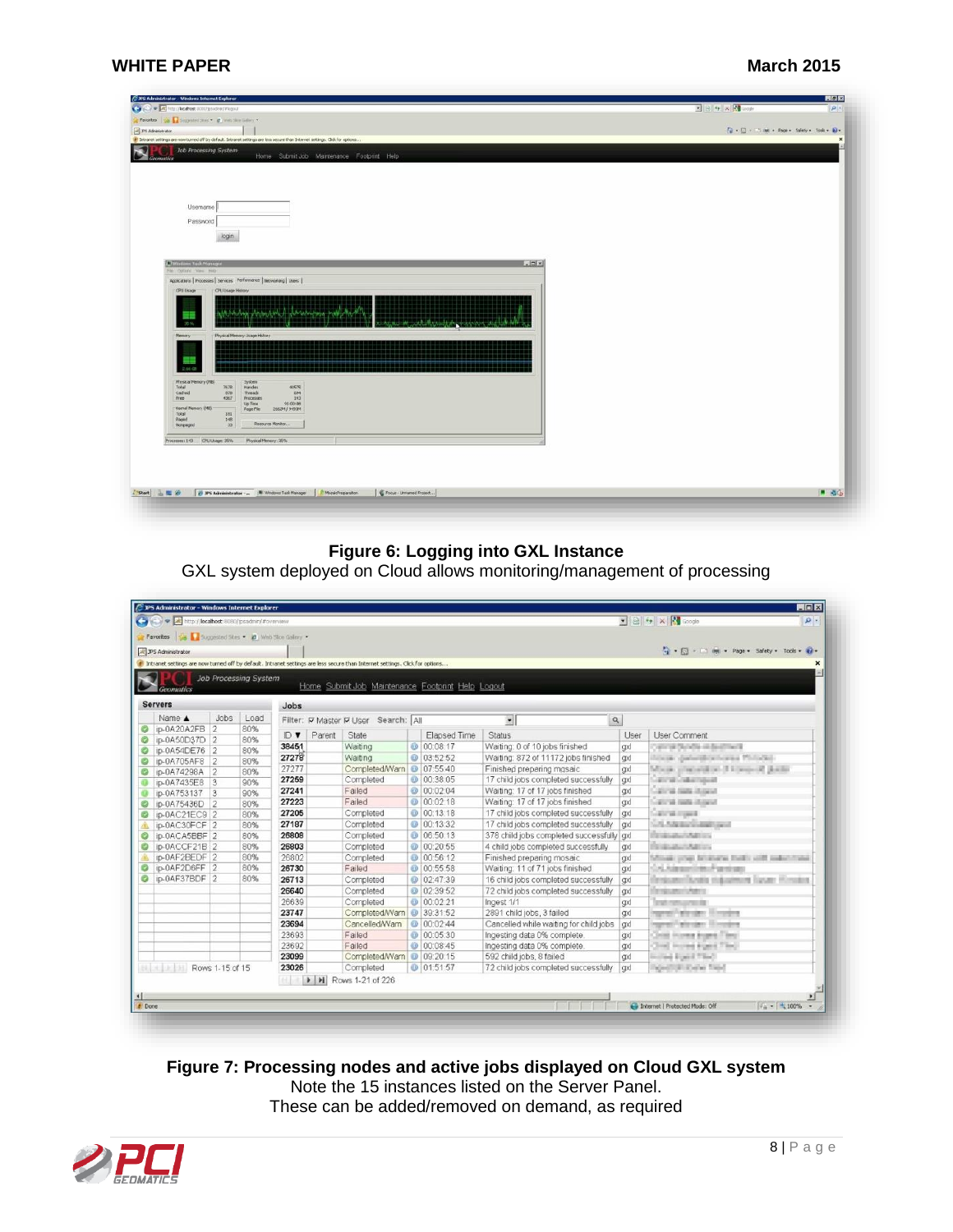

**Figure 8: QA on GXL Instance on the Cloud** QA can be scaled up/down through the deployment of Cloud based instances, on demand